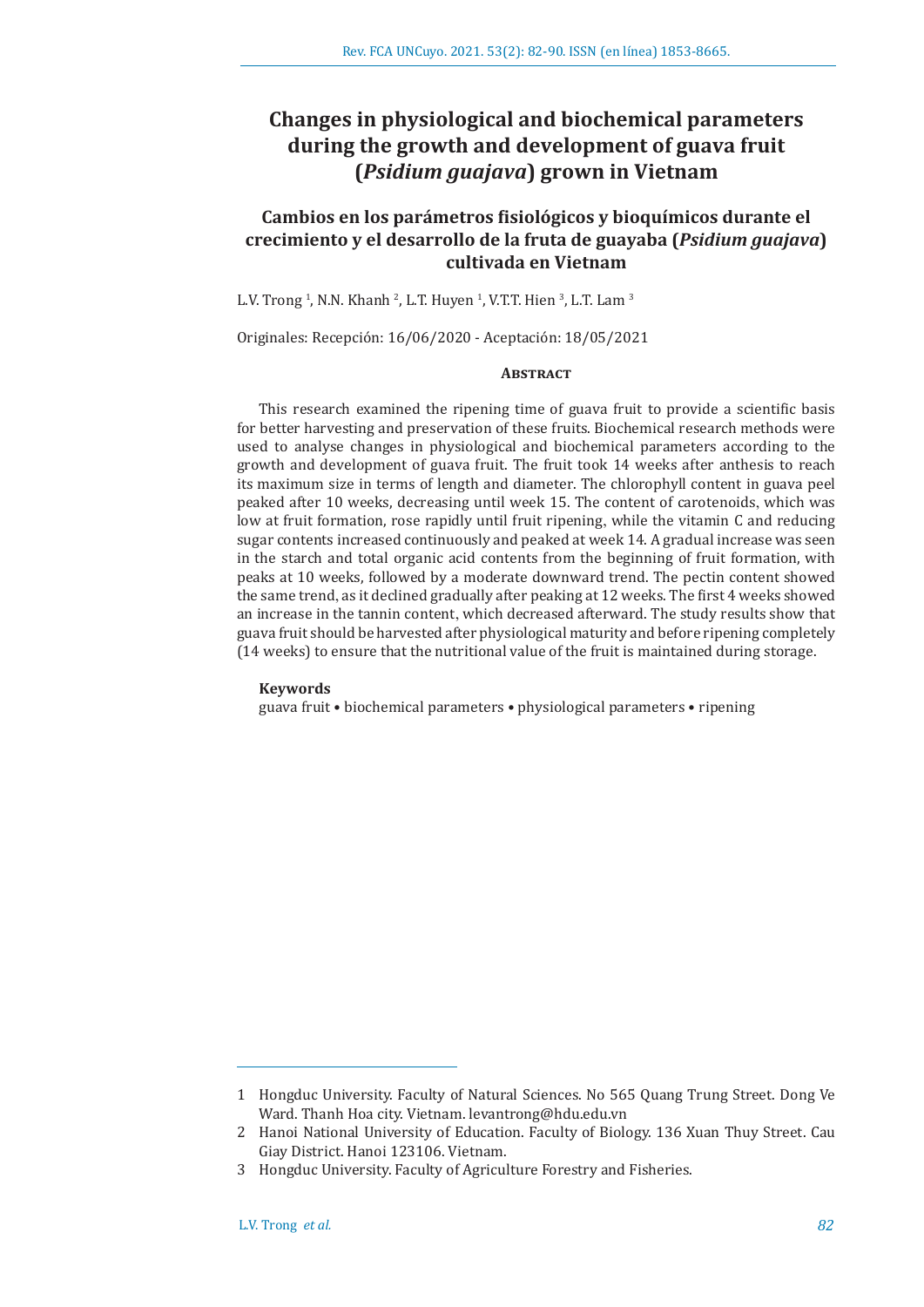#### **Resumen**

Esta investigación examinó el tiempo de maduración de la guayaba para proporcionar una base científica para una mejor cosecha y conservación de estas frutas. Se utilizaron métodos de investigación bioquímica para analizar los cambios en los parámetros fisiológicos y bioquímicos de acuerdo con el crecimiento y desarrollo de la guayaba. El fruto tardó 14 semanas después de la antesis en alcanzar su tamaño máximo en cuanto a longitud y diámetro. El contenido de clorofila en la cáscara de guayaba alcanzó su punto máximo después de 10 semanas, disminuyendo hasta la semana 15. El contenido de carotenoides, que era bajo en la formación de la fruta, aumentó rápidamente hasta la maduración de la fruta, mientras que el contenido de vitamina C y azúcar reductor aumentó continuamente y alcanzó su punto máximo en la semana 14. Se observó un aumento gradual en el contenido de almidón y ácido orgánico total desde el inicio de la formación del fruto, con picos a las 10 semanas, seguido de una moderada tendencia a la baja. El contenido de pectina mostró la misma tendencia, ya que disminuyó gradualmente después de alcanzar su punto máximo a las 12 semanas. Las primeras 4 semanas mostraron un aumento en el contenido de taninos, que luego disminuyó. Los resultados del estudio muestran que la guayaba debe cosecharse después de la madurez fisiológica y antes de madurar por completo (14 semanas) para garantizar que el valor nutricional de la fruta se mantenga durante el almacenamiento.

#### **Palabras clave**

fruto de guayaba • parámetros bioquímicos • parámetros fisiológicos • maduración

#### **INTRODUCTION**

Guava is a relatively common tropical fruit grown in many tropical and subtropical regions of the world (16), such as in the United States, Asia, Africa and Oceanía. *Psidium guajava* is a species of the myrtle family (Myrtaceae) that is widely planted. In addition, there are some other *Psidium* species, such as *Psidium guineensis* and *Psidium acutangulum*. Guavas have been grown in many countries around the world with high yields. According to statistics released in 2019 (4), guava production in the world achieved 46.5 million tons, and the largest producer was India, followed by China and Thailand. The guava has many different shapes, such as circle or oval, depending on the species, and also has high nutritional value. Guava fruit contains a large amount of vitamin A, vitamin B, vitamin C, minerals, polyphenolic and flavonoid compounds that play an important role in preventing cancer, ageing, etc. (2, 4). Additionally, antioxidant, anticholesterol and anticancer effects have been reported. As a result of its economic and medicinal benefits, guava is becoming an important crop in many countries around the world. Changes in physiological and biochemical parameters during the ripening of guava fruit take place over a relatively short period of time. Consequently, guava has a very short shelf life, which in turn leads to difficulties in transportation and storage (10). Thus, a comparative study on various physiological and biochemical parameters associated with fruit quality between different guava cultivars will provide great value, especially for selecting a guava cultivar for the region, which could provide superior-quality fruit. Changes in sugar, pectin, and antioxidants of guava fruit at various stages of maturity and ripening were reported by several studies from different locations (19, 23). These are important criteria for determining the optimum stage of fruit harvesting to obtain quality fruits with extended shelf life.

One of the world's largest guava fruit exporters is Vietnam, in which Xa Li guava varieties are widely grown and have significant economic value. Because of the economic benefits, gardeners have invested in planting guava trees in addition to fruit production in many provinces and cities. As a result of this investment, the number of products made from guava trees and fruit has increased nationwide. During the production process, fruit collection and preservation steps are crucial to ensure the quality of the fruit and may have direct effects on consumers (18). Therefore, it is necessary to understand the physiological and biochemical indicators of guava fruit from formation to fruit ripening to improve the quality, storage, and processing characteristics of the fruit. This research aims to determine the physiological ripening time of guavas to help consumers better use and preserve guavas.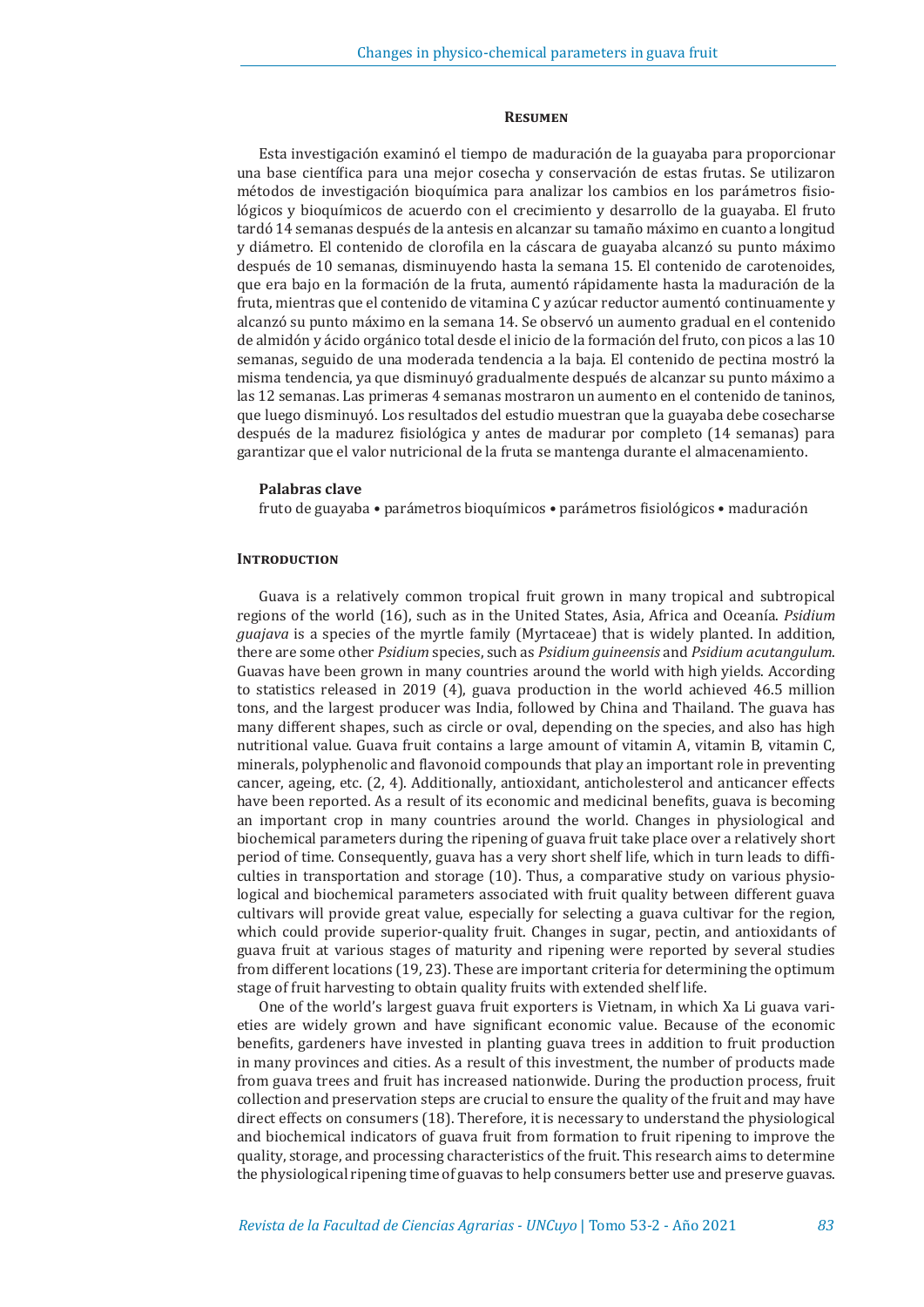## **Materials and methods**

# **Research materials**

Xa Li guava was harvested in Haiduong, Vietnam (20°56′00″N and 106°19′00″E). Physiological and biochemical parameters were analysed at the Plant Laboratory, Hongduc University and the Department of Plant Physiology and Application, Hanoi National University of Education, Vietnam.

# **Sample collection method**

Samples were collected from March to June following the mixed sampling method across the experimental area. We collected samples at many points on various trees. These plants grew normally and were free from pests. At each stage of the study, we collected samples from all plants, with 05 fruits per tree. A part of the sample was used to immediately analyse the contents of pigments and vitamin C, while the rest was stored at -80 $^{\circ}$ C for later analysis of other parameters.

# **Determination of fruit length and diameter**

At an interval of approximately 2 weeks after anthesis, the length and diameter of fruit were measured until the fruit ripened, and afterward it was harvested (figure 1). Fruit length and diameter were measured from randomly selected fruit during the study. The length from the base of fruit to the base of the calyx and diameter at the largest bulge of fruit from both sides were measured with the help of Panme calipers. The mean values of length and diameter are presented in centimetres (19).





12 weeks







14 weeks



14 weeks



15 weeks

**Figure 1***.* The growth and development of guava fruit **Figura 1.** El crecimiento y desarrollo de la guayaba.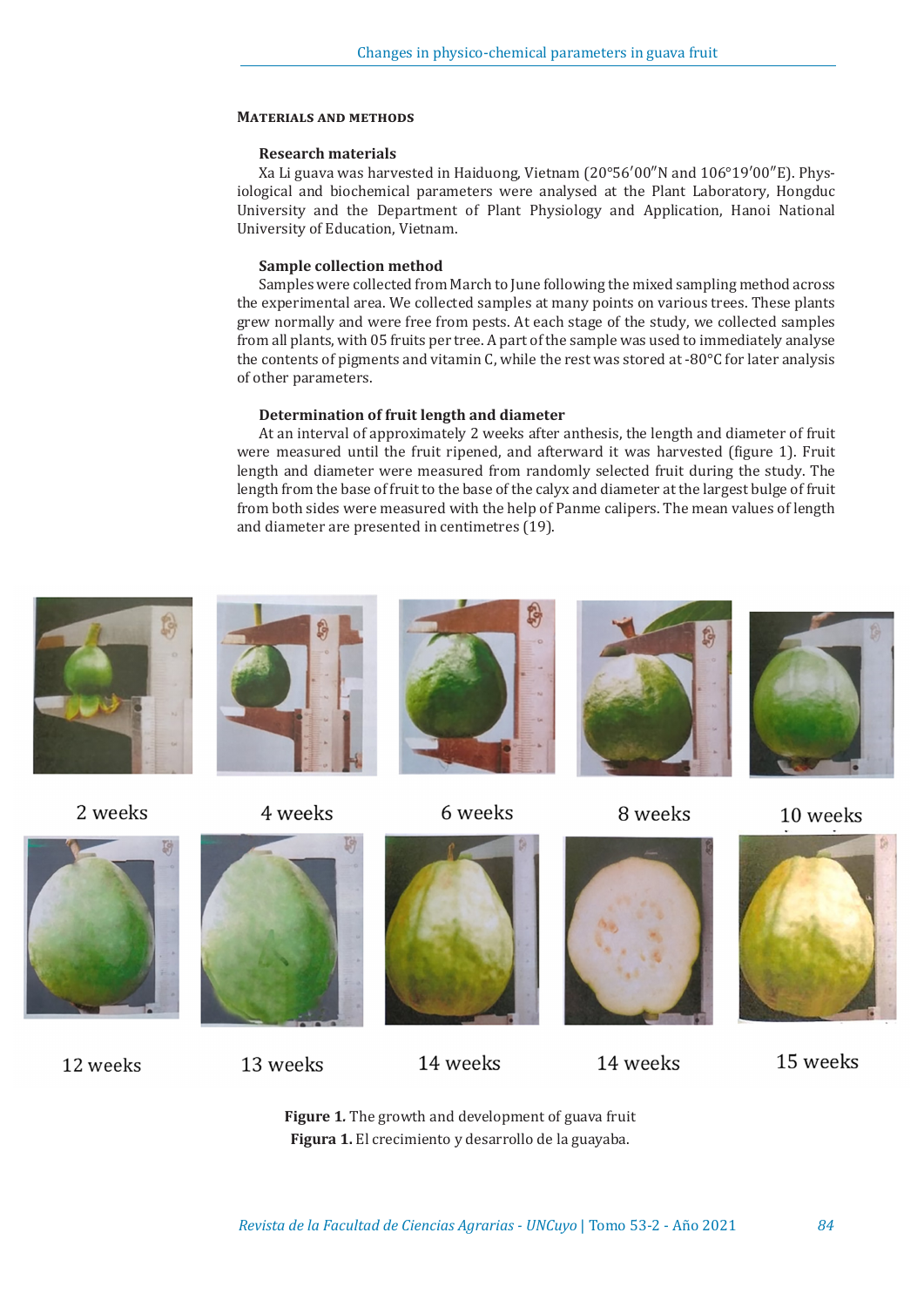### **Determination of the pigment content in the peel by the spectral method (14)**

The chlorophyll content was calculated by the following formula:  $C_a$  (mg/l) = 9.784 x E<sub>662</sub> -  $0.990$  x E<sub>644</sub>. C<sub>b</sub> (mg/l) = 21.426 x E<sub>644</sub> - 4.650 x E<sub>662</sub>. The carotenoid content was calculated by the formula C<sub>carotenoids</sub> (mg/l) = 4.695 x E<sub>440.5</sub> - 0.268 x C<sub>(a+b)</sub>. Then, the pigment content per 1 g of fresh fruit peel was calculated by the formula:

$$
X = \frac{C \times V}{g \times 1000}
$$

where:

 $E_{662}$ ,  $E_{644}$  and  $E_{440.5}$  = the results of measuring the chlorophyll at wavelengths of 662 nm, 644 nm and 440.5 nm

 $C_{a'} C_{b'} C_{a+b}$  = the contents of chlorophyll *a, b* and total chlorophyll, respectively

 $X =$  the content of chlorophyll in 1 g of fresh fruit peel

 $C =$  the chlorophyll content of the pigment extract  $(mg/l)$ 

 $V =$  the volume of pigment extract  $(10 \text{ ml})$ 

 $q$  = the sample mass (g).

**Determination of reducing sugar and starch contents by the Bertrand method (8)** The reducing sugar content (*X %*) was calculated with the following formula:

$$
X = \frac{a \times V_1 \times 100}{V \times g \times 1000}
$$

The starch content (*Y%*) was calculated by the following formula:

$$
Y = \frac{a \times V_1 \times 100 \times 0.9}{V_2 \times g}
$$

where:

 $V =$  the volume of the diluted sample solution (ml)  $V_1$  = the volume of the analysed sample solution (ml)  $V_2$  = the volume of diluted sample solution (ml)  $a =$  the weight (mg) of glucose obtained  $g =$  the weight of the analysed sample  $(g)$ 100 = the conversion factor to  $%$ 1000 = the coefficient of conversion from *g* to *mg* 0.9 = the coefficient of conversion from glucose into starch.

# **Determination of the pectin content by the calcium pectate precipitation method (17)**

The amount of pectin required for saponification (*X*) was calculated by the following formula:

$$
X = \frac{a \times V_2}{V_1}
$$

where:

 $a =$  the weight of pectin introduced into the solution  $(g)$  $V_1$  = the volume of the initial pectin solution (ml)  $V<sub>2</sub>$  = the volume of pectin solution required for saponification (ml).

The content of pectin (*Y %*) was calculated by the following formula:

$$
Y = \frac{b \times 0.2 \times 100}{X}
$$

where:

 $b =$  the amount of calcium pectate precipitate  $(g)$  $X =$  the amount of pectin required for saponification  $(g)$ *0.92* = the transfer coefficient except for the calcium content of the precipitate *100* = the conversion factor to express the results in %.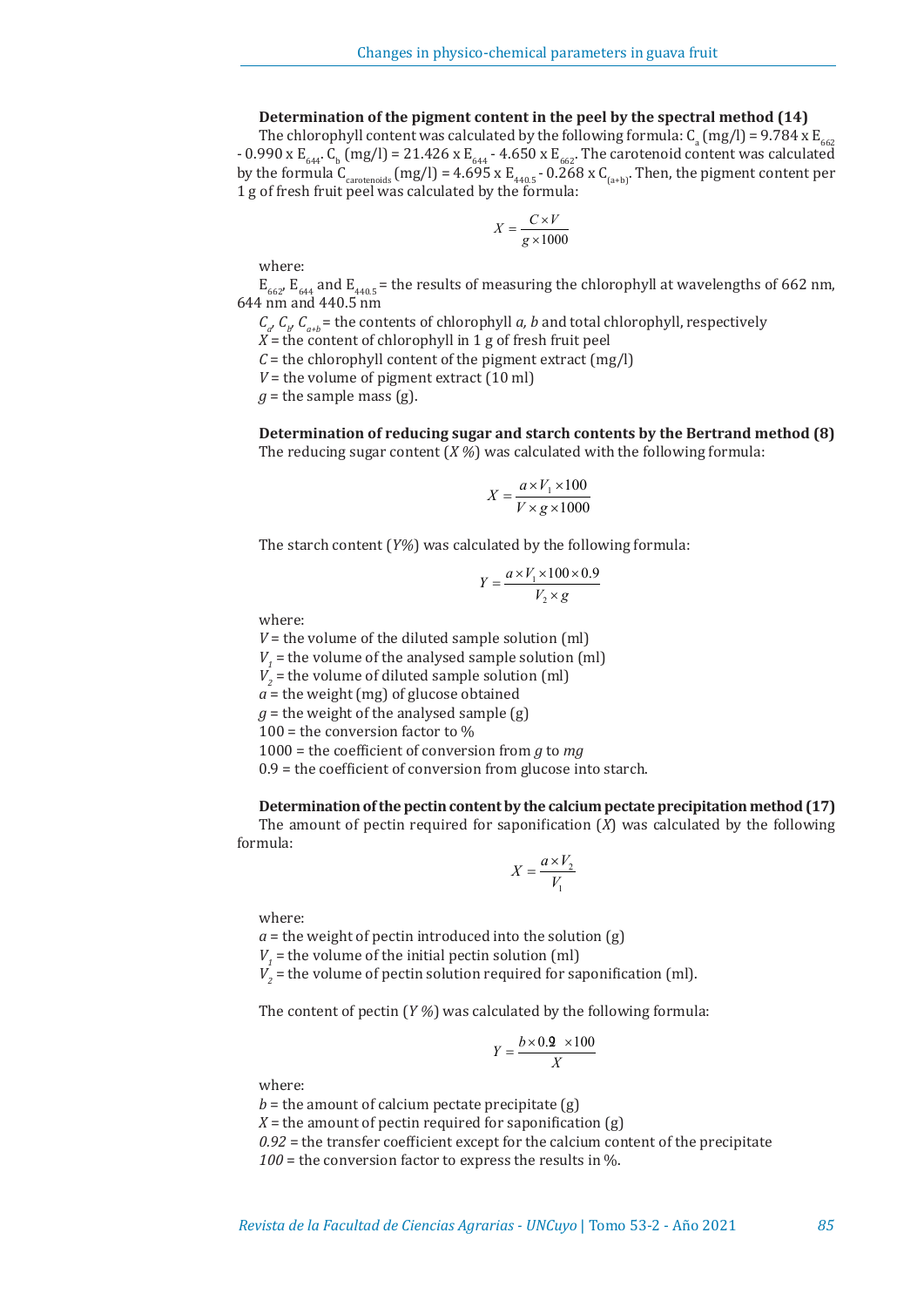# **Determination of the tannin content by the Leventhal method (8)**

The tannin content was calculated by the formula:

$$
X(\%) = \frac{(a-b) \times V \times k \times 100}{V_1 \times g}
$$

where:

 $X =$  the tannin content  $(\%)$ 

*a* = the volume of KMnO4 used for titration in the flask (ml)

*b* = the volume of KMnO4 used for titration in the control vessel (ml)

 $V =$  the total volume of extract (ml)

 $V_1$  = the volume of the analysed extract (ml)

 $g =$  the weight of the analysed sample  $(g)$ 

 $k =$  the tannin coefficient =  $0.00582$ .

### **Determination of the total organic acid content (12)**

The total organic acid content was calculated by the following formula:

$$
X = \frac{a \times V_1 \times 100}{V_2 \times g}
$$

where:

 $X =$  the amount of total organic acid present in the extract

 $a =$  the amount of 0.1 N NaOH titrate (ml)

 $q$  = the amount of analytical sample  $(q)$ 

 $V_1$  = the total volume of the extract (ml)

 $V<sub>2</sub>$  = the volume to be titrated (ml).

# **Determination of the vitamin C content by the titration method(3)**

The vitamin C content (*X mg/100g*) was calculated by the following formula:

$$
X = \frac{V \times V_1 \times 0.00088 \times 100}{V_2 \times g}
$$

where:

 $V =$  the volume of diluted sample solution (ml)  $V_1$  = the volume of 0.01 N I2 solution (ml)  $V<sub>2</sub>$  = the volume of analysed solution (ml)  $g =$  the weight of the sample  $(g)$ *0.00088* = the weight (g) of vitamin C, which was equivalent to 1 ml of 0.01 N I2.

# **Methods of data analysis**

The experiments were conducted three times, and the results are presented as the mean and standard deviation (SD) (1). The results were subjected to analysis of variance (ANOVA) of the data to determine the F ratio. If the value of the F ratio was greater than the appropriate critical F distribution (*p < 0.05*), the hypothesis was rejected, and it is assumed that at least one of the group means was significantly different from the other group means. The data were compared with Tukey's test using IRRISTAT software for Windows computers.

#### **Results and discussion**

The data in table 1 (page 87) indicate that during the growth and development of guava, the length and diameter changed significantly. From 2 weeks to 15 weeks after anthesis, fruit length increased 5.94-fold (1.515 cm to 8.991 cm), while fruit diameter increased 5.43 fold (1.462 cm to 7.934 cm). In particular, a sharp increase in fruit size was observed during the period from 2 weeks to 12 weeks. This was due to an increase in both the number and size of cells in the guava fruit. From 12 to 15 weeks, the fruit reached the maximum value for the cultivar under the study conditions (at 14 weeks, fruit length was 8.882 cm, fruit diameter was 7.934 cm). After 14 weeks, the fruit size increased very slowly and remained almost unchanged. The ripening process of guava fruit is marked by the colour change of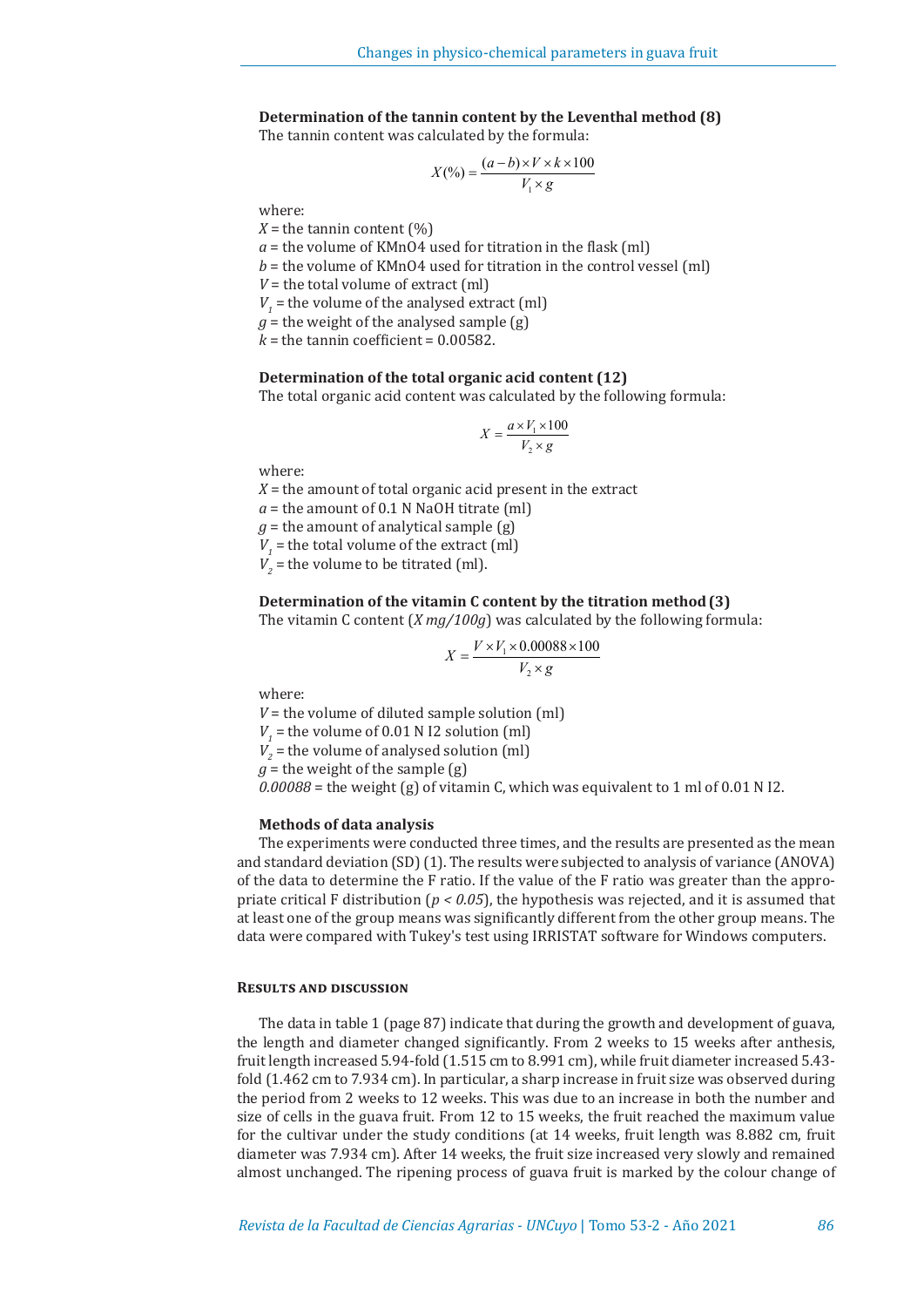the fruit pods. During this study, we observed that at 14 weeks after anthesis, the guava fruit peel began to show the first yellow spot. Therefore, it can be said that 14 weeks is the physiological maturity stage of guava. The growth of Xa Li guava showed a similar pattern to that of other guava varieties reported previously (22, 24).

**Table 1.** Changes in length and diameter of guava fruits and pigment contents in guava peels. **Tabla 1.** Cambios en la longitud, el diámetro de la guayaba y el contenido de pigmento en la cáscara de las guayabas.

| Age of<br>fruit | Length $(cm)$      | <b>Diameter</b><br>(cm) | Chlorophyll a<br>content<br>(mg/gfresh peel) | Chlorophyll b<br>content<br>(mg/gfresh peel) | Carotenoid<br>content<br>$(mg/g$ fresh peel) |
|-----------------|--------------------|-------------------------|----------------------------------------------|----------------------------------------------|----------------------------------------------|
| 2 weeks         | $1.515f \pm 0.035$ | $1.462f \pm 0.033$      | $0.039d \pm 0.001$                           | $0.053f \pm 0.003$                           | $0.012f \pm 0.001$                           |
| 4 weeks         | $2.659e \pm 0.041$ | $2.536e \pm 0.045$      | $0.054c \pm 0.003$                           | $0.085d \pm 0.004$                           | $0.019f \pm 0.001$                           |
| 6 weeks         | $3.952d \pm 0.046$ | $3.816d \pm 0.091$      | $0.082h \pm 0.002$                           | $0.123c \pm 0.002$                           | $0.029e \pm 0.001$                           |
| 8 weeks         | $4.657c \pm 0.071$ | $4.421c \pm 0.067$      | $0.117a \pm 0.002$                           | $0.249a \pm 0.001$                           | $0.035e \pm 0.003$                           |
| 10 weeks        | $5.182c \pm 0.093$ | $4.984c \pm 0.073$      | $0.131a \pm 0.001$                           | $0.275a \pm 0.005$                           | $0.051d \pm 0.001$                           |
| 12 weeks        | $7.289h \pm 0.135$ | $6.062h \pm 0.104$      | $0.093h \pm 0.001$                           | $0.183h \pm 0.001$                           | $0.084c \pm 0.002$                           |
| 13 weeks        | $8.417a \pm 0.123$ | $7.219a \pm 0.095$      | $0.052c \pm 0.002$                           | $0.105c \pm 0.002$                           | $0.126h \pm 0.001$                           |
| 14 weeks        | $8.882a \pm 0.087$ | $7.928a \pm 0.112$      | $0.042d \pm 0.003$                           | $0.069e \pm 0.001$                           | $0.163a \pm 0.002$                           |
| 15 weeks        | $8.991a \pm 0.128$ | $7.934a \pm 0.069$      | $0.028e \pm 0.001$                           | $0.051f \pm 0.003$                           | $0.172a \pm 0.004$                           |

In the same data column, values with similar letters represent non-significant differences, values with different letters represent significant differences (*p < 0.05*). En la misma columna de datos, los valores con letras similares representan diferencias no significativas, los valores con letras diferentes representan diferencias significativas (*p < 0,05*).

> During the first weeks, the chlorophyll content in guava peels was low. The chlorophyll a content was 0.039 mg/g fresh peel, and the chlorophyll *b* content was 0.053 mg/g fresh peel at 2 weeks after anthesis. From 2 to 10 weeks, the chlorophyll content increased rapidly and reached the highest value at 10 weeks (chlorophyll a was 0.131 mg/g fresh peel, chlorophyll *b* was 0.275 mg/g fresh peel). After 10 weeks, the contents of chlorophyll *a* and chlorophyll *b* gradually decreased and then decreased rapidly to 15 weeks because fruits began to move to the stage of ripening, at which time chlorophyll was decomposed and carotenoid pigments were synthesized. Some studies suggest that the maturation of some fruits is related to chlorophyll resolution; for example, during litchi colouration, a visible degreening process associated with chlorophyll degradation has been reported (13, 26). This result is consistent with several studies stating that chlorophyll breakdown is associated with the maturity of some kinds of fruits (11, 27).

> The carotenoid content in guava peel increased with the growth and development of the fruit. In the first week, a low carotenoid content (0.012 mg/g fresh peel) was observed (table 1). From 2 to 10 weeks, the content of carotenoids increased slowly and then increased rapidly with the maturity stage of the fruit. At week 15, the content of carotenoids reached 0.172 mg/g fresh peel. At the early stage, the fruit is primarily green due to the large amount of chlorophyll that obscures carotenoids; when entering the ripening process, the yellow colour of carotenoids becomes more apparent due to chlorophyll breakdown (7). This result is consistent with the finding that ripening in tomatoes is accompanied by significant increases in carotenoids (21).

> Guava fruit contain carbohydrates such as sugars and starches (5) with varying levels from fruit formation to maturity. The results in table 2 (page 88) show that in the early period of guava fruit development (first 2 weeks), the reducing sugar content was relatively low, reaching 2.026% of the weight of fresh fruit. From 2 to 12 weeks, the content of reducing sugars increased slowly and reached 3.547% when the fruit was 12 weeks old. During the fruit development period from 12 to 15 weeks, the content of reducing sugar increased rapidly and reached 6.204% when the fruit was 14 weeks old. These research results are consistent with research on total sugar, which increase rapidly in the later stages of fruit development (19). At week 15, the reducing sugar content decreased to 6.184% of the fresh fruit weight, indicating a decrease in fruit quality .

> When the fruit had just formed, the starch content reached 3.921% of the weight of fresh fruit (2 weeks). The highest starch content was 6.494% at 10 weeks after anthesis (table 2, page 88). This is the time when fruits tend to accumulate nutrients in preparation for the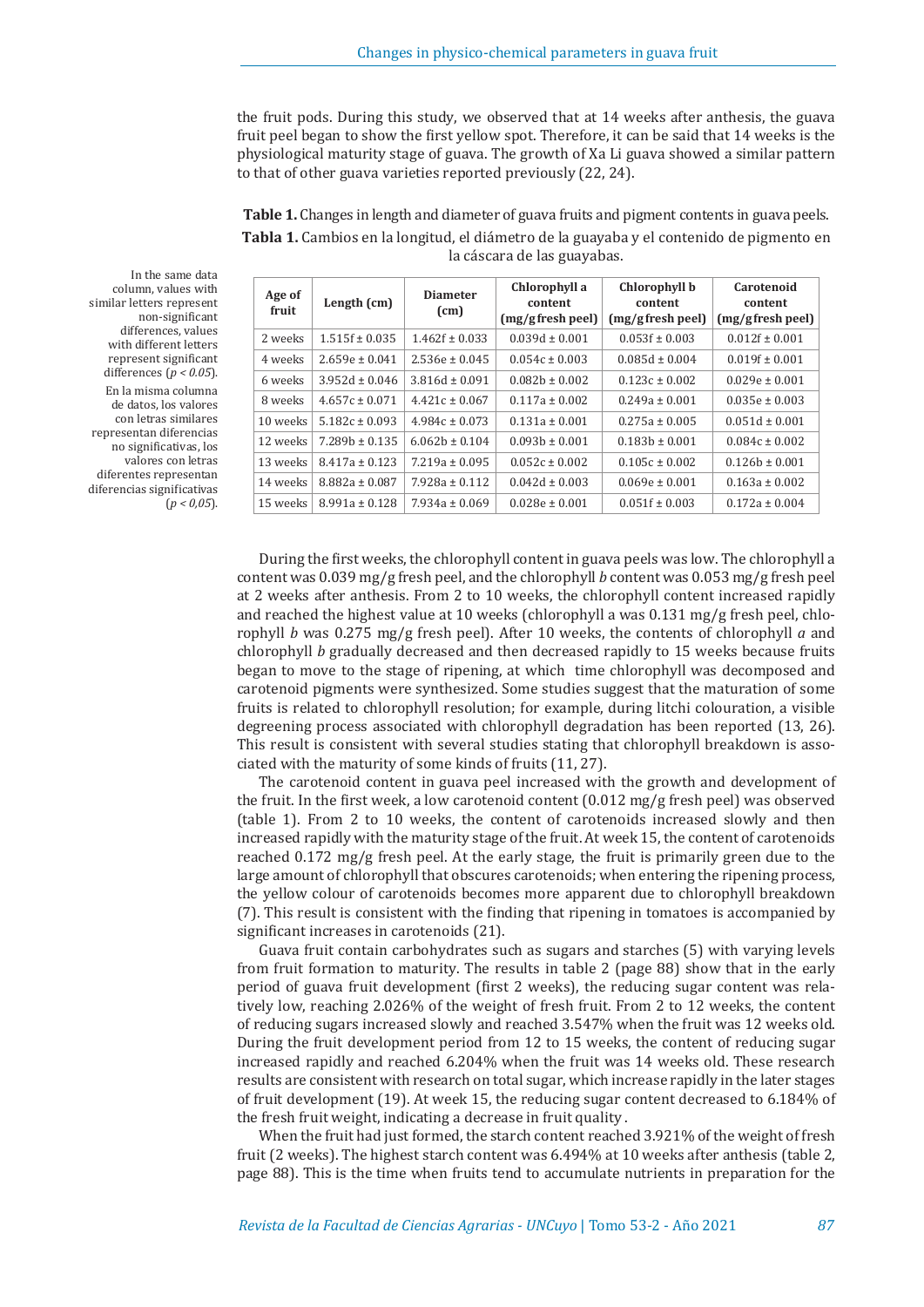ripening process. After 10 weeks, the content of starch in the fruit decreased due to the strong metabolism in the fruit. At week 15, the content of starch decreased to 1.975% of the weight of fresh fruit. During this period, the activity of the  $\alpha$ -amylase enzyme also increased. Due to increased α-amylase enzyme activity, starch converts into the sugar required for respiration. From the unripe stage to the ripe stage, the starch content declined. When the fruit enters the ripening period, starch decomposes into sugar to increase the amount of reducing sugar to create sweetness in the fruit (28).

**Age of fruit Reducing sugar content (% weight of fresh fruit) Starch content (% weight of fresh fruit) Pectin content (% weight of fresh fruit) Tannin content (% weight of fresh fruit)** 2 weeks 2.026c ± 0.021 3.921c ± 0.074 0.238d ± 0.012 2.382a ± 0.023 4 weeks 2.400c ± 0.022  $4.274c \pm 0.042$  0.294d ± 0.009 2.798a ± 0.050 6 weeks 2.481c ± 0.024  $5.196b \pm 0.038$  0.368c ± 0.014 2.176ab ± 0.044 8 weeks  $\begin{array}{|c|c|c|c|c|c|c|c|c|}\n\hline\n8 & 2.807c & 0.015 & 5.761ab & 0.094 & 0.427c & 0.010 & 1.615bc & 0.028 \\
\hline\n\end{array}$ 10 weeks  $\begin{array}{|c|c|c|c|c|c|c|c|}\n\hline\n2.897c & 0.034 & 6.494a & 0.048 & 0.519b & 0.007 & 1.128cd & 0.013\n\end{array}$ 12 weeks  $3.547b \pm 0.026$   $5.784ab \pm 0.023$   $0.605a \pm 0.009$   $0.756de \pm 0.018$ 13 weeks  $5.583a \pm 0.038$   $3.968c \pm 0.025$   $0.572ab \pm 0.021$   $0.445e \pm 0.024$ 14 weeks 6.204a ± 0.012 2.597d ± 0.036 0.435c ± 0.018 0.418ef ± 0.009 15 weeks 6.184a ± 0.031  $1.975e \pm 0.043$  0.418c  $\pm$  0.007 0.358f  $\pm$  0.013

**Table 2.** Contents of reducing sugar, starch, pectin, and tannin in guava fruits. **Tabla 2.** Contenido de azúcar reductor, almidón, pectina y tanino en guayabas.

In the same data column, values with similar letters represent non-significant differences, values with different letters represent significant differences (*p < 0.05*).

En la misma columna de datos, los valores con letras similares representan diferencias no significativas, los valores con letras diferentes representan diferencias significativas (*p < 0,05*).

> The pectin content increased rapidly from week 2 to week 12 (from 0.238% to 0.605% of fresh fruit weight) and decreased in the period from week 12 to week 15 (from 0.605% to 0.418%), making the fruits softer. The pectin content decreased at a later stage due to the increased activity of the pectinase enzyme, which reduced the pectin content in the fruit. The activity of the pectinase enzyme was associated with the softening of the fruit along with an increase in soluble pectin (15).

> The tannin content in guava fruit was relatively high at 2 weeks (reaching 2.382%). The high tannin content in the early growth period of fruit made it acrid. The tannin content in guava gradually decreased at first and rapidly decreased at 9 weeks (from weeks 4 to 13). In the period of fruit maturity, the tannin content decreased to only 0.358% at week 15, indicating that the guava fruits were soft and not acrid. This decline was due to tannins being decomposed into pyrogallol and  $CO_2$  when the fruit entered the physiological ripening stage (9).

> In plant cells, organic acids can be found in the free form, as ammonium salts or esters. Organic acids are characterized by their weakly acidic properties. These compounds are necessary for aerobic metabolism and as flavour constituents that contribute to fruit quality, organoleptic properties and fruit acidity (25).

> The data in table 3 (page 89) show that at the stage when fruit started to develop, the organic acid content was 68.428 mg/100 g fresh fruit. During the growth period from 2 to 10 weeks, the total organic acid content increased gradually and reached the highest value of 136.667 mg/100 g fresh fruit after 10 weeks. Degradation of protein and lipids leads to the production of intermediate products such as amino acids, increasing the organic acid content. During the fruit growth period from 10 to 15 weeks, the organic acid content decreased because organic acids are used in respiration (6). On the other hand, energy continues to be needed for the biosynthesis of fruit-specific ripening substances such as enzymes for hydrolysis, esters to create fruit aromas during the ripening period and synthesis of sugars to create fruit sweetness, resulting in the decrease in the total acid content (20).

> Vitamin C is synthesized by plants and is a main source of nutrition for humans. The vitamin C content is an important indicator to assess the nutritional value of many fruits. The content of vitamin C from 2 to 12 weeks increased rapidly. This is the major period of fruit development, and the accumulation of vitamin C along with other nutrients takes place at this time. After 12 weeks, the vitamin C content continued to increase, but at a slower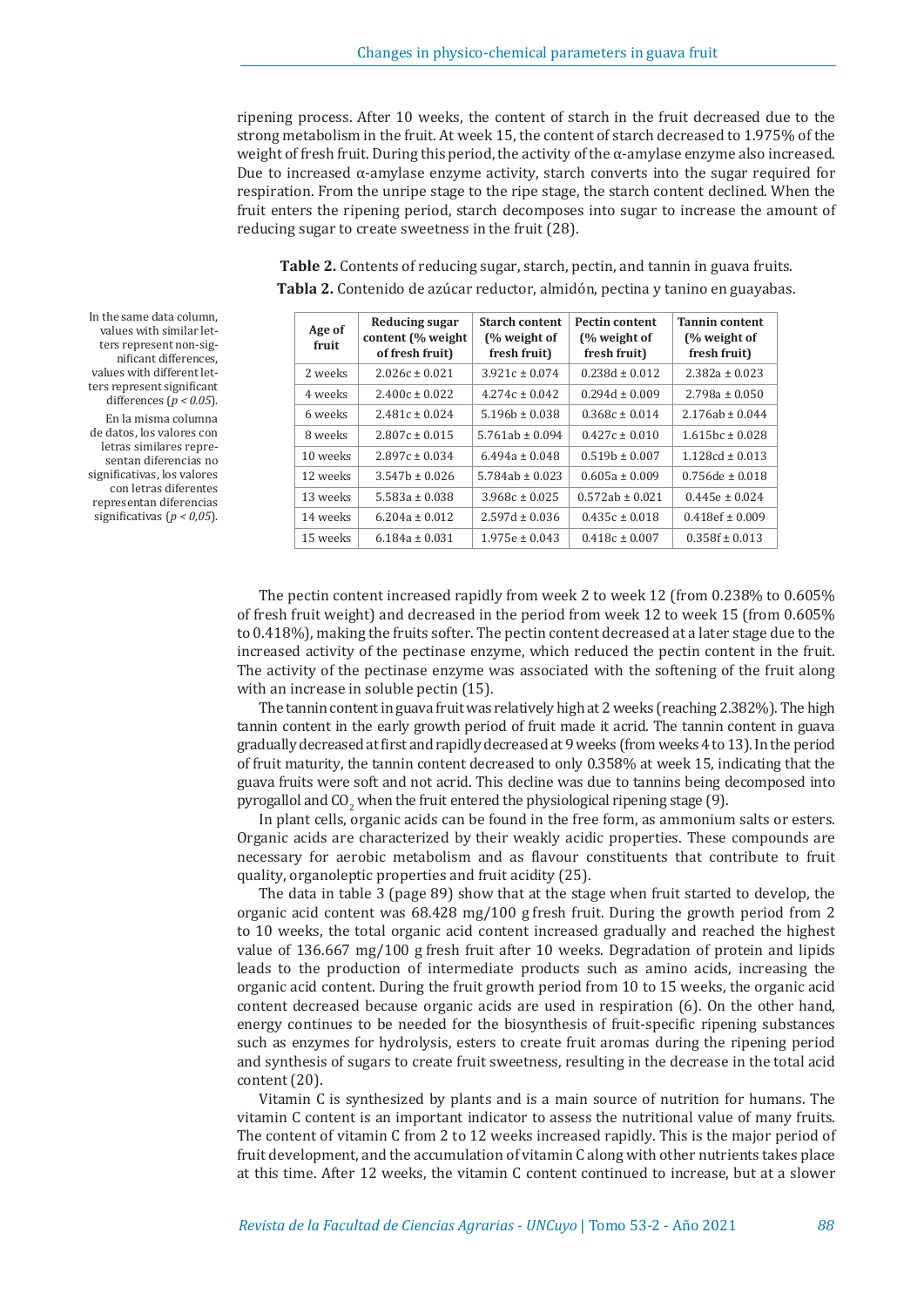rate, and the highest value (205.134 mg/100 g fresh fruit) was reached at week 14; thereafter, the vitamin C content decreased. Changes in the vitamin C content of guava fruits at different stages of maturity are related to different metabolic pathways and the enzymatic activity of decomposition (23).

| Age of<br>fruit | <b>Total organic acid content</b><br>$(mg/100g$ fresh fruit) | Vitamin C content<br>$(mg/100g$ fresh fruit) |  |
|-----------------|--------------------------------------------------------------|----------------------------------------------|--|
| 2 weeks         | $68.428d \pm 0.972$                                          | $89.625d \pm 0.652$                          |  |
| 4 weeks         | $82.376c \pm 1.261$                                          | $94.429d \pm 0.931$                          |  |
| 6 weeks         | $113.209h \pm 2.467$                                         | $105.762d \pm 1.347$                         |  |
| 8 weeks         | $129.742a \pm 2.138$                                         | $123.384c \pm 2.125$                         |  |
| 10 weeks        | $136.667a \pm 1.575$                                         | $138.415c \pm 1.628$                         |  |
| 12 weeks        | $133.243a \pm 0.937$                                         | $162.749h \pm 1.015$                         |  |
| 13 weeks        | $105.309h \pm 1.208$                                         | $184.635h \pm 2.437$                         |  |
| 14 weeks        | $81.115c \pm 1.025$                                          | $205.134a \pm 2.015$                         |  |
| 15 weeks        | $74.823d \pm 0.874$                                          | $203.472a \pm 1.108$                         |  |

**Table 3.** The content of total organic acid and vitamin C in guava fruits. **Tabla 3.** El contenido de ácido orgánico total y vitamina C en la guayaba.

#### **Conclusion**

The guava fruits gradually changed from green to light yellow at 14 weeks after anthesis due to decreased chlorophyll and increased carotenoid contents, at which time, the fruit size was maximum and almost unchanged, and most of the main components of the fruit such as vitamin C and reducing sugars were at their highest values, while some such as pectin and tannins showed low contents, making the fruit taste better. In this study, guava fruit reached physiological maturity at 14 weeks. Therefore, this is the most appropriate time to harvest guava fruits for excellent quality. If harvested earlier or later, the quality of guava fruit will decrease significantly.

#### **References**

- 1. Aguilar-Méndez, M. A.; Campos-Arias, M. P.; Quiroz-Reyes, C. N.; Ronquillo-de Jesús, E.; Cruz-Hernández, M. A. 2020. Fruit peels as sources of bioactive compounds with antioxidant and antimicrobial properties. Revista de la Facultad de Ciencias Agrarias. Universidad Nacional de Cuyo. Mendoza. Argentina. 52(1): 360-371.
- 2. Aliyu, B. S. 2006. Some ethno-medicinal plants of the Savannah regions of West Africa description and phytochemicals. Triumph publishing company. 1: 135-152.
- 3. Arya, S. P.; Mahajan, M.; Jain, P. 2000. Non- spectrophotometric methods for the determination of Vitamin C. Ana. Chem. Acta. 417: 1-14.
- 4. Begum, S.; Hassan, S. I.; Siddiqui, B. S. 2002. Two new triterpenoids from the fresh leaves of *Psidium guajava*. Planta Med. 68: 1149-1152.
- 5. Bello-Pérez, L. A.; García-Suárez, F. J.; Agama-Acevedo, E. 2007. Mango carbohydrates. Food. 1: 36-40.
- 6. Brummell, D. A. 2013. Chapter 11 Fruit growth, ripening and post-harvest physiology. In: Plant in Action. Plant and Food Research.
- 7. Charoenchongsuk, N.; Ikeda, K.; Itai, A.; Oikawa, A.; Murayama, H. 2015. Comparison of the expression of chlorophyll-degradation-related genes during ripening between stay-green and yellow-pear cultivars. Sci. Hortic. 181: 89-94.
- 8. Chau, P. T. T.; Hien, N. N.; Tuong, P. G. 1998. Biochemistry practice. Educational Publishing House. Vietnam. 132p.
- 9. Del Bubba, M.; Giordani, E.; Pippucci, L.; Cincinelli, A.; Checchini, L.; Galvan, P. 2009. Changes in tannins, ascorbic acid and sugar content in astringent persimmons during on-tree growth and ripening and in response to different postharvest treatments. J. Fd. Compos. Anal. 22: 668-677.
- 10. Dolkar, D.; Bakshi, P.; Gupta, M.; Wali, V. K.; Kumar, R.; Hazarika, T. K., Kher, D. 2017. Biochemical changes in guava (*Psidium guajava*) fruits during different stages of ripening. Indian Journal of Agricultural Sciences 87(2): 257–260,

In the same data column, values with similar letters represent non-significant differences, values with different letters represent significant differences (*p < 0.05*). En la misma columna de datos, los valores con letras similares representan diferencias no significativas, los valores con letras diferentes representan diferencias significativas (*p < 0,05*).